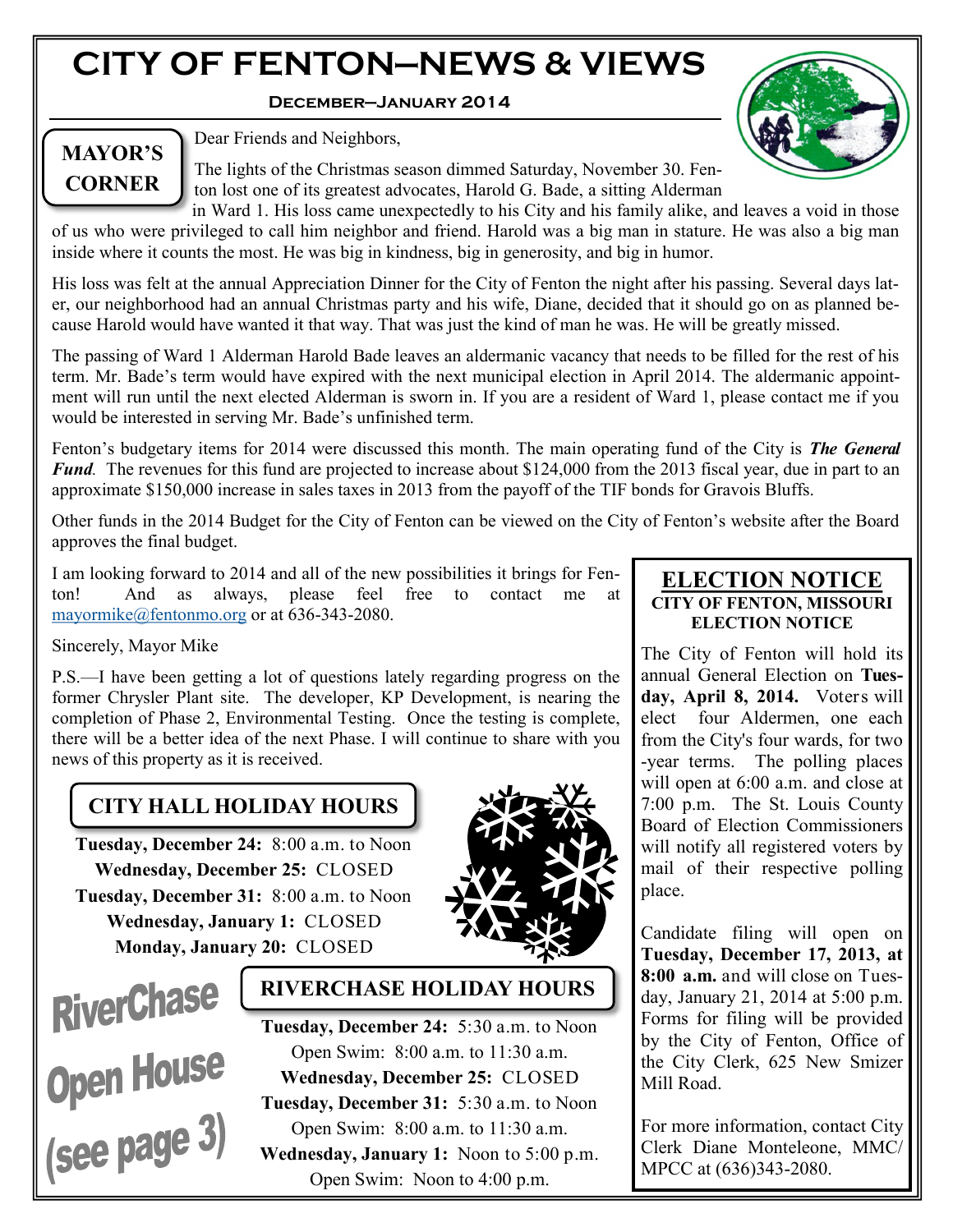PAGE 2

## **PLANNING & ZONING COMMISSION PUBLIC HEARING**

On **Tuesday, January 7, 2014,** the Planning & Zoning Commission will hold a Public Hearing at **7:00 p.m.** during their regularly scheduled meeting at City Hall to consider the following:

## **OLD BUSINESS:** None

### **NEW BUSINESS:**

- A Petition by Bell Missouri, LLC, for a Special Use Permit to operate a drive-through facility at 611 Gravois Road. The parcel is zoned "OT-2" Olde Towne Family Entertainment/Commercial Zone District.
- A Petition by Gravois Bluffs East 8B, LLC, to amend SECTION 466.030(C) of the Zoning Code to include "Automotive detailing and service facility including onsite outdoor storage of vehicles being serviced by the facility, operating in conjunction with a franchise dealership" as a use allowed by Special Use Permit within the "OT-3" Olde Towne Mixed Use Zone District.
- A Petition by Gravois Bluffs East 8B, LLC, for Jim Butler to operate an automotive detailing and service facility, including on-site outdoor storage of vehicles being serviced by the facility, at 601 Gravois Bluffs Boulevard. The property is zoned "OT-3" Olde Towne Mixed Use Zone District.
- A Petition by Emmenegger, LLC, to amend the Planned Unit Development (PUD) for The Estates of Uthoff Valley, approved by Ordinance 2899, to consolidate two existing lots into one lot. The properties are addressed as 1420 and 1422 Uthoff Farm Trail and are zoned "R-2" Single-Family Residential/PUD.

### **SITE PLAN REVIEW:**

- A Petition by Dennis Pruitt representing Mercy for Site Plan Review of a proposed pharmacy drive-through facility at 1203 Smizer Mill Road. The parcel is zoned "C-2" Neighborhood Commercial District.
- A Petition by Michael Velloff representing Koch Development Co. for Site Plan Review of proposed exterior building modification to an existing building at 240 Larkin Williams Industrial Court. The parcel is zoned "BP-3" Business Park – General Office Centers, Small Warehousing District.

For more information, please call Community Development at (636) 349-8110.



## **LIGHTING CEREMONY**

A great big THANK YOU to the Uthoff Valley Special Chorus! The kids provided wonderful holiday music for the Lighting Ceremony at City Hall on Friday, November 22.

# **MSD CONSTRUCTION UPDATE**

The contractor for the MSD Sanitary Sewer replacement project has started stockpiling material in the City of Fenton Park. The areas being affected include the eastern section of the bike path running parallel to Larkin Wil-



liams (River Road) and the northern section of the bike path running parallel to Larkin Williams. Replacement of the Sewer pipe is expected to continue through this area the next eight to ten weeks. Please use caution while the work is being performed.

## **NEW BUSINESS CORNER**

The following businesses have applied for an Occupancy Permit and are planning on calling Fenton "home":



### **DNT**

2275 Cassens Court, Suite 142 *(warehousing of copier equipment)*

## **2014 FACC SCHOLARSHIPS**

The Fenton Area Chamber of Commerce (FACC) 2014 Scholarship Applications are now available! The FACC Scholarship Program provides local high school graduates with funds towards continuing their formal education. Since 1989, the FACC has awarded over \$223,500 to 283 high school grads. Applications can be retrieved at most area high schools through their guidance/counseling offices or by contacting the Chamber Office directly. They may also be picked up from the Chamber Office by the applicant him/herself. Applications can also be found on line at the website address below. Completed applications must be dropped off at or mailed to the Chamber Office, postmarked by February 28, 2014. Scholarships are awarded to graduating seniors who plan to attend a college, university, technical or trade school. All applicants MUST reside in the 63026 zip code, including the City of Fenton, Unincorporated St. Louis County and Unincorporated Jefferson County. Schol-



arship award winners will be recognized at the annual Scholarship Lunch-**EXTIME** con. For more information, contact the Chamber Office.

> (**636) 717-0200 www.fentonmochamber.com**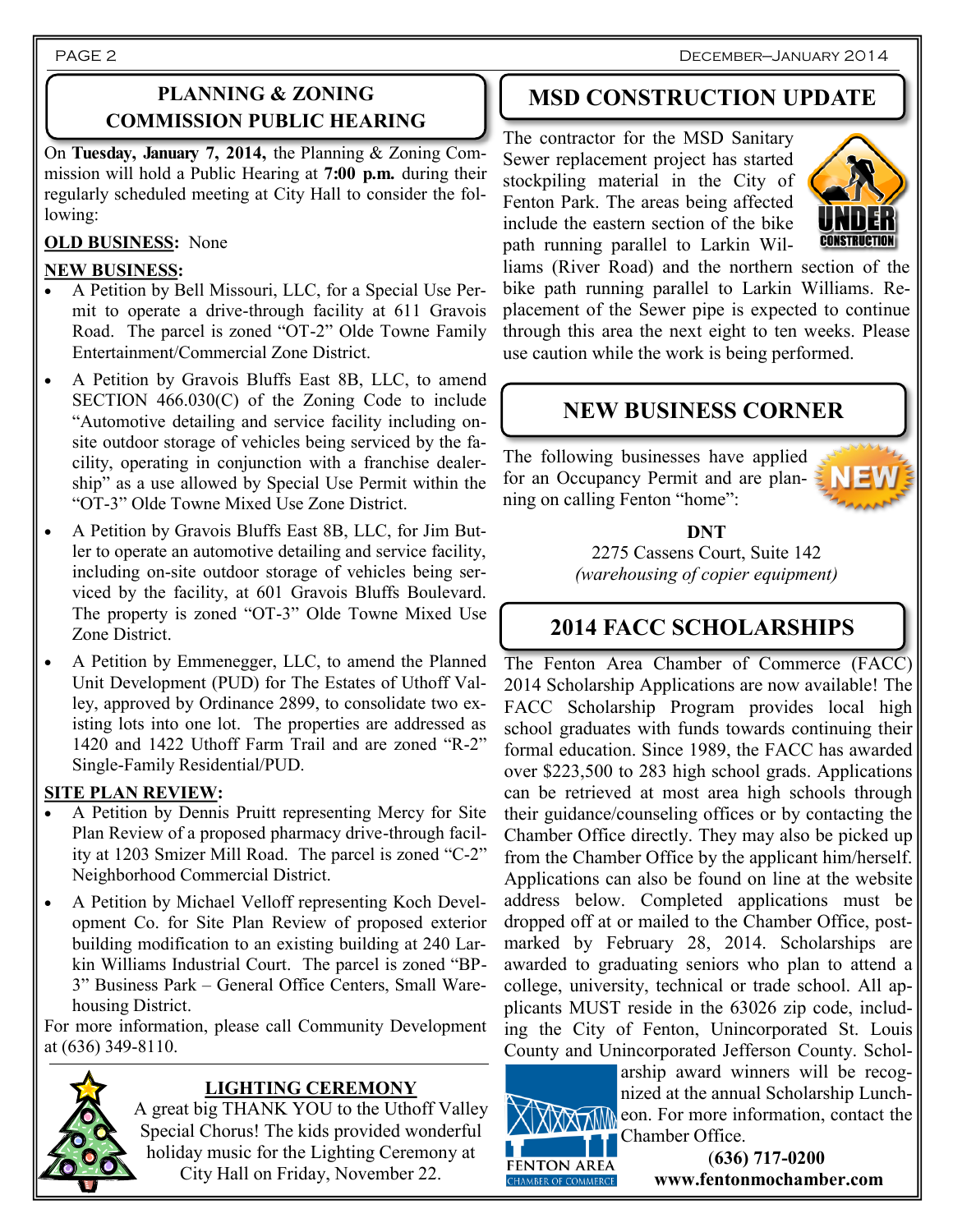December—January 2014

## **ST. LOUIS COUNTY POLICE—FENTON PRECINCT UPDATE**



Are you prepared if your vehicle were to break down in the snow today. Could you walk to a stranger's



house or to the closest store? What if you are in a desolate area and your car runs off the road? Packing an Emergency Kit for the

trunk of your car can make your grim situation a little more bearable.

## **EMERGENCY KIT:**

- Flares and/or flashlight
- Reflective triangle or cones
- Distress sign
- Telephone change
- First aid supplies
- Basic tools
- Fully charged cell phone
- Inflated spare tire
- Proper tools to change a tire

### **RECOMMENDED ITEMS:**

- Boots
- Hat, coat and gloves
- Jumper cables
- Carpet strips, sand or kitty litter for traction
- Ice scraper and brush
- Blanket
- Food and water

## **Neighborhood Policing Officer Officer Aaron Dilks**

(636) 349-8120, ext. 1123 Precinct Phone (636) 349-8120

# **FENTON HISTORICAL SOCIETY**

Thanks to all who visited us on December 7 and for making our Annual Christmas Open House a success. We greeted old friends and welcomed many new visitors. It was cold outside, but inside the beautifully decorated museum it was warm and cozy with good cheer and good conversation.



We would also like to take this opportunity to wish everyone a joyous Holiday Season and may good health and happiness be yours in 2014.

Be sure and join us for our first meeting of the new year on Thursday, January 2 at #1 Church Street. Call us at 636-326-0808 for information about the Fenton Historical Society.

# RIVERCHASE OPEN HOUSE

**Join us for a FREE day at RiverChase from 1:00 p.m. to 4:00 p.m. on Wednesday, January 1, 2014.** Jump in the indoor pool, take a plunge down our two-story water slide or soak in the hot tub! FREE Zumba demonstrations—in and out of the water! Kids can show off their basketball skills with a contest in the gym! DJ Russ Hilton will be playing the tunes and Miss Kim will be face painting! Lots to do! Great membership and program specials available! We will have FREE refreshments and give-a-ways! Don't miss a chance to enjoy RiverChase and see all that we have to offer your family!

# **TRASH & RECYCLING HOLIDAY SCHEDULE**

Please note that only the recycling pickups will be delayed this year. **Please remember ...** *wrapping paper and cardboard boxes are recyclable, but Styrofoam and plastic bags are not!* 



**Trash** Monday, December 23 **Recycling** Friday, December 27

**NEW YEARS WEEK**

**Trash** Monday, December 30 **Recycling** Friday, January 3

And as always, to view acceptable items and holiday schedules, please visit Christian Environmental Services' website at:

**www.christianenvironmentalservices.com/pickup\_fenton.php**

## **SALES TAX REDISTRIBUTIONS TO ST. LOUIS COUNTY FOR OCTOBER 2013**

The amount of sales tax redistributed back to St. Louis County for October 2013 is shown on the chart below.

| "A" Sales Tax Summary |                      | "B" (Pool) Sales Tax Summary |                    | <b>Combined Sales Tax Summary</b> |                      |
|-----------------------|----------------------|------------------------------|--------------------|-----------------------------------|----------------------|
| Generated             | <b>Redistributed</b> | Generated                    | Redistributed      | Generated                         | <b>Redistributed</b> |
| \$352,207             | \$185,060(52.5%)     | \$83,807                     | $$79,601 (95.0\%)$ | \$436,014                         | \$264,661(60.7%)     |

Total monthly sales tax generated was \$436,014, and the amount redistributed was \$264,661 or 60.7%. The total amount redistributed for 2013 is \$2,323,848.

PAGE 3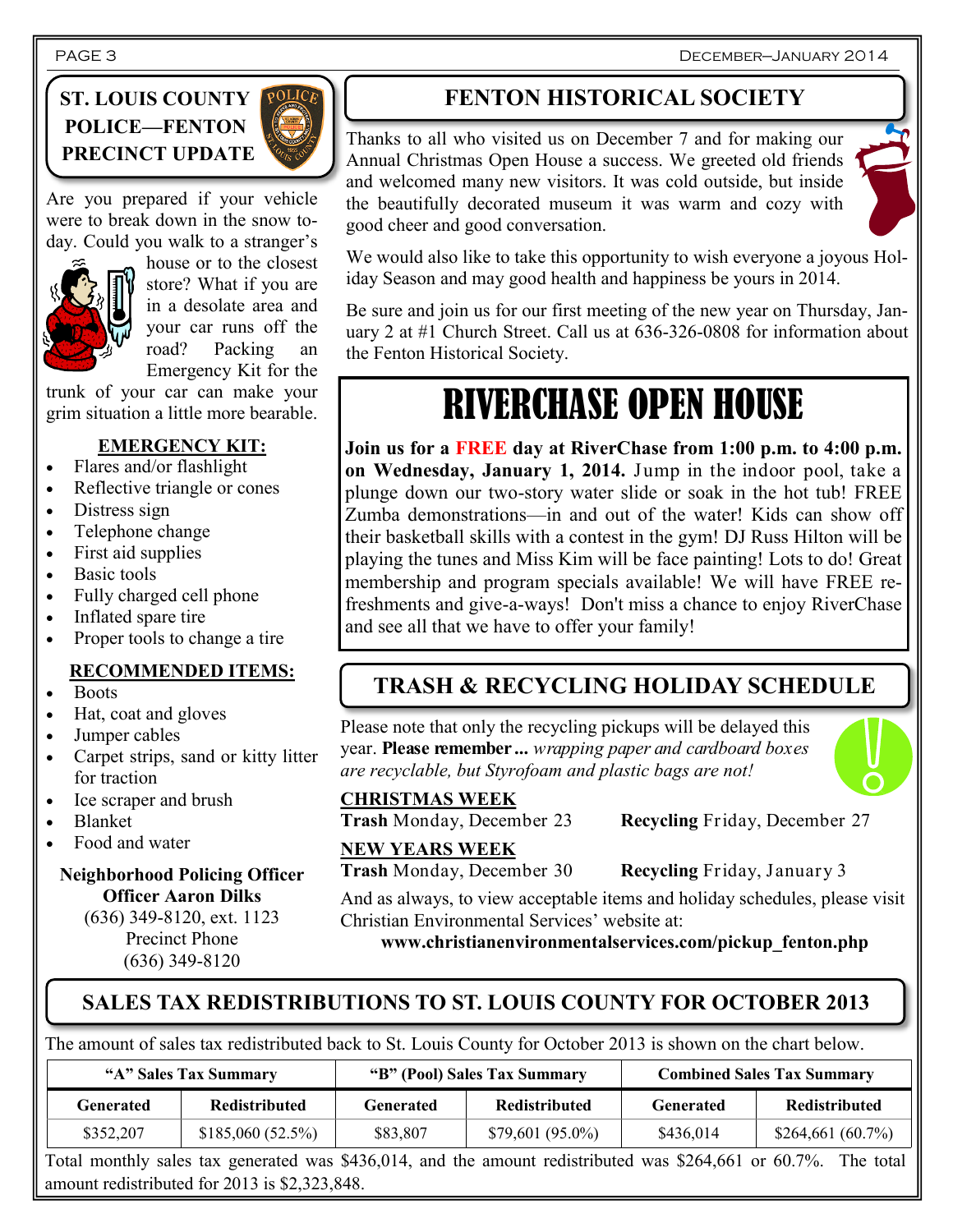## **AMEREN ALERT**

**SCAM ALERT from Ameren Missouri.** Thieves have been calling some of our customers and demanding payment of their electric bill over the phone or risk disconnection. Often, they'll insist on payment by a Green Dot MoneyPak card. Don't fall for this scheme. Once you give a thief the Personal Information Number (PIN) from the card, your money is gone.

- Ameren Missouri representatives never call to demand payment. We never ask for personal information—such as Social Security number or account number—over the phone.
- Never give your credit card, debit card, Social Security, ATM, checking or savings account numbers to anyone who calls or sends an email requesting this information.
- Never allow anyone into your home or business who wants to check your electrical wiring, natural gas pipes or appliances unless you have scheduled an appointment or have reported a natural gas leak and the person has proper identification.
- Ameren Missouri employees always carry photo identification, which includes name, employee number and an official Ameren Missouri logo.

If you suspect someone is impersonating an Ameren Missouri employee, end the conversation and immediately call Ameren Missouri at (800) 552- 7583.

## **GARAGE SALE**

RiverChase will be hosting a **Community Indoor Garage Sale** on **Saturday, February 15 from 9:00 a.m. to 1:00 p.m.**  Registration is required.

Please call (636) 343-0067 for more information.



For information on any RiverChase program, including fees and times**, call RiverChase of Fenton at (636) 343-0067 or visit www.fentonmo.org.**

#### **LOSE TO WIN CHALLENGE**

Join our contest to see who will lose the largest amount of body weight percentage. The winner will win a free membership to RiverChase. Contests for households and individuals. Space is limited so sign up now. For fees, dates please contact RiverChase.



#### **TOTAL BODY BLAST**

This new class is designed to work your entire body with circuit training using resistant weight machines. This class will work your cardio respiratory system as well as the muscular strength endurance system. For fees, dates please contact RiverChase.

#### **GIRLS VOLLEYBALL**

This six-week league for ages 8 to 11 will be held at RiverChase from February 15 to March 22. Games will be played on Saturdays. League will be gov-



erned by USVB/house rules. All participants receive a team tshirt. This is a game only league, no practices. Coaches are needed and will receive FREE registration credit at the end of the season. Registration due by February 1. For fees, more information, please contact RiverChase.

#### **INDOOR WIFFLEBALL TOURNAMENT**

This double elimination tournament (house rules) on Saturday, February 15 at Noon will be held at RiverChase. Teams will consist of three players. All equipment will be provided. Tournament winners will receive a Championship plaque! Fee: \$54 per team.

#### **PICKLEBALL LEAGUE AND SUNDAY FUN DAY**

This Pickleball league is for beginners and advanced players. There are no standings or commitments. There's also a Sunday Fun Day option. For details, fees and dates please contact RiverChase.

#### **DADDY DAUGHTER DANCE**

Join us Saturday, February 8, 6:30-8:00 p.m. DJ Russ Hilton will be there to supply the music and entertainment. Dancing, refreshments, crafts, giveaways and pictures of each girl with their special guy. Space is limited and pre-registration is required. Fills fast! For fees, please contact RiverChase.



## **SENIOR STRUTTERS PERFORMANCE**

Friday, February 7 from 1:30—3:30 p.m. The Senior Strutters will perform fast-tapping, precision dance routines and high kicking chorus lines with style and glamour. Snacks, sweets and beverages included. Registration is required. Fee is \$6.00 per person.

#### **SENIOR MARDI GRAS**

Friday, February 28 from 5:30—7:30 p.m. Come Celebrate Mardi Gras with a night of music, dinner and dancing! A prize will be awarded to the best dress. Registration is required. Fee is \$10 per person.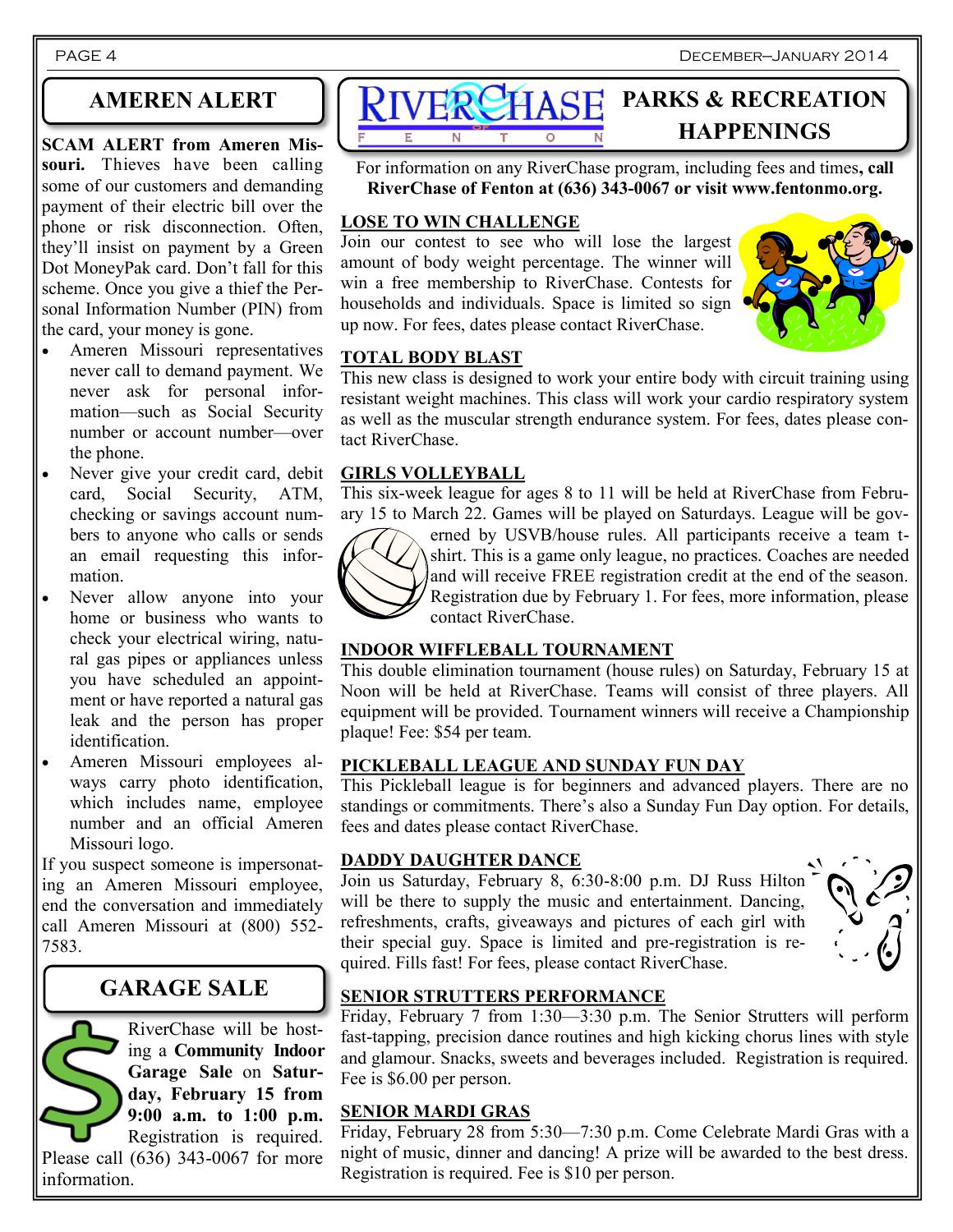#### PAGE 5

## **DECISIONS FROM THE NOVEMBER 12, 14, 21, 25 AND DECEMBER 5 & 12 BOARD OF ALDERMEN MEETINGS**

### *DECISIONS*

- $\checkmark$  Approved request to seek Request for Proposals for IT Services.
- $\checkmark$  Approved request to select Oppenheimer at a cost not to exceed \$1,000 to perform the final calculation of the 2004 Certificates of Participation.
- Presented the John Fabick Community Service Award to Ruthie Brown.
- $\checkmark$  Appreciation Plaque given to Chuck Jahneke for his years of service on the Park, Beautification and Recreation Committee.
- Approved a request from Ronald E. Emmenegger to release escrow in the amount of \$10,898.70 for the Estates of Uthoff Valley.
- Approved request to renew the contract with Lifeguards Unlimited.
- Approved request to seek bids for Grass Mowing Services for 2014.
- Approved request to seek bids for Slab Replacement in February 2014.
- Approved request to reject bids received for painting of the Navajo.
- Approved request to allocate \$50,000 in the budget for employee raises.
- Approved request to advertise the 2014 Fenton Area Chamber of Commerce Scholarship Program in the News & Views.
- Approved request to waive fees for meeting room space at RiverChase for the Precinct Holiday Party.
- $\checkmark$  Approved request to seek bids for insurance policies held by the City.
- Approved request to seek bids for newsletter printing services.

## *ORDINANCES*

- **#3364** Approved an agreement with MMI, LLC for the boiler replacement at RiverChase.
- **#3365** Approved amending Section 465.010 (C) declaring the addition of a Use allowed by Special Use Permit in the "R-1" Single-Family Residential Zone District.
- **#3366** Approved authorizing the Mayor to execute a contract for the purchase of real property from Sigaford Stevens, located at 857 Larkin Williams Road in the amount of \$2,750.00.
- **#3367** Approved a contract in the amount of \$2,200 with Miken Technologies for emergency technology support.
- **#3368** Approved granting an easement at 826 Larkin Williams Road to the Metropolitan St. Louis Sewer District.
- **#3369** Approved granting an easement at 949 Larkin Williams Road to the Metropolitan St. Louis Sewer District.



## **NO COST HOME REPAIRS**

#### **NO COST Home Improvement for Fenton Low/Moderate Income Residents.**

St. Louis County Government's Home Improvement Program may be able to help you with up to \$5,000 worth of repairs to your home at NO COST TO YOU. Eligible items would be concrete, tuckpointing, roofing, tree trimming or removal, electric, plumbing, heating, air conditioning, and foundation work.

To be eligible, your property taxes have to be current and you must meet the adjusted gross income<sup>[5</sup>] guidelines of 2012:



Family of 1—less than \$38,750 Family of 2—less than \$44,300 Family of 3—less than \$49,850 Family of 4—less than \$55,350 Family of 5—less than \$59,800 Family of 6—less than \$64,250 Family of 7—less than \$68,650 Family of 8—less than \$73,100

The Home Improvement Program is federally funded and operates through St. Louis County Government's Department of Planning in conjunction with the City of Fenton.

**To apply, please call Debby at (314) 615-4025. TTY (314) 615- 4001.**

## **JOHN FABICK COMMUNITY SERVICE AWARD**

At the Thursday, November 21st Board of Aldermen Meeting, Mayor Michael D. Polizzi presented the John Fabick Community Service Award to **Ruthie Brown.**